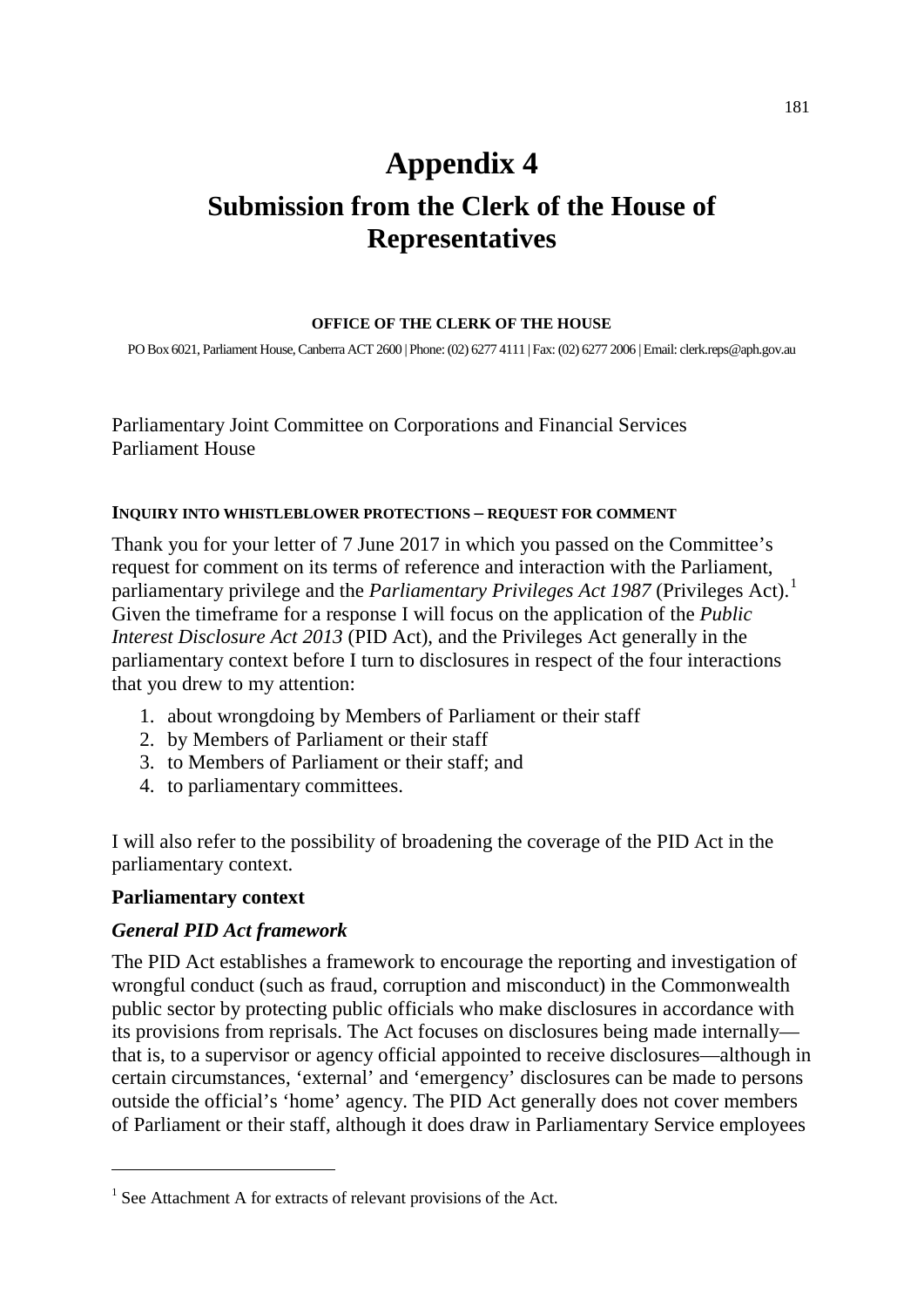and former employees. Parliamentary Service employees are also bound to comply with the Code of Conduct in s.13 of the *Parliamentary Service Act 1999*, and are subject to the penalties outlined in s.15 for established breaches.

## *Public officials included in PID Act coverage*

The PID Act includes as 'public officials', employees of the Parliamentary Service and former employees<sup>[2](#page-1-0)</sup> but it does not include members of Parliament or their staff employed under the *Members of Parliament (Staff) Act 1984* (MOPS Act). So, members and their MOPS Act employees are not included as a category of authorised recipients of disclosures (although it may be that they could be the recipients of 'external' or 'emergency' disclosures under s.26 of the Act).<sup>[3](#page-1-1)</sup> Nor does the PID Act cover disclosures about wrongdoing by members of Parliament or MOPS Act employees. Their roles were considered to be very distinct from the roles of public sector employees and to fall more appropriately within the sole jurisdiction of parliament.[4](#page-1-2)

## *Parliamentary privilege preserved*

Clause 81 of the original Public Interest Disclosure Bill 2013 had provided, for the avoidance of doubt, the Bill did not affect the powers, privileges and immunities of the Senate, House of Representatives, their members and committees, under section 49 of the Constitution, nor the provisions of the Privileges Act. An amendment moved by the Attorney-General during the House's consideration in detail, in June 2013, omitted clause 81. The former Clerk of the Senate, Dr Laing, had argued in her submission of 9 April 2013 that because the bill did not expressly apply to Members and Senators, the inclusion of clause 81 was unnecessary and could lead to confusion if it remained. The Senate's Legal and Constitutional Affairs Committee recommended in its report of June 2013 that the clause be removed.<sup>[5](#page-1-3)</sup>

The history of the PID bill has been so well-canvassed and documented in the Senate Committee's inquiry and report and the inquiries and reports of the House of Representatives Legal and Constitutional Affairs Committee and Social Policy and Legal Affairs Committee<sup> $6$ </sup> that it should be very clear that the PID Act is not intended

<span id="page-1-0"></span> $2$  See s.69.

<span id="page-1-1"></span><sup>&</sup>lt;sup>3</sup> Also, Ministers exercising statutory powers could be considered to be public officials and staff employed under the MOPS Act could be considered to be contracted service providers, and therefore 'public officials', within s.69 of the PID Act.

<span id="page-1-2"></span><sup>&</sup>lt;sup>4</sup> See, for example, remarks by then Attorney-General, Hon Mark Dreyfus QC MP, summing up the second reading debate, HR Deb. (19.6.2013) 6408. See also the Government Response to the House of Representatives Legal and Constitutional Affairs Committee report on 'Whistleblower Protection: a Comprehensive Scheme for the Commonwealth Public Sector', p.5, responses to Recommendations 3 and 4.

<span id="page-1-3"></span><sup>&</sup>lt;sup>5</sup> See the Attorney-General's acknowledgment of the Senate Committee recommendation, H.R. Deb (19.6.2013) 6417.

<span id="page-1-4"></span><sup>&</sup>lt;sup>6</sup> 'Whistleblower Protection: A Comprehensive Scheme for the Commonwealth Public Sector', 2009, and 'Advisory report on the Public Interest Disclosure (Whistleblower Protection) Bill 2012', 2013.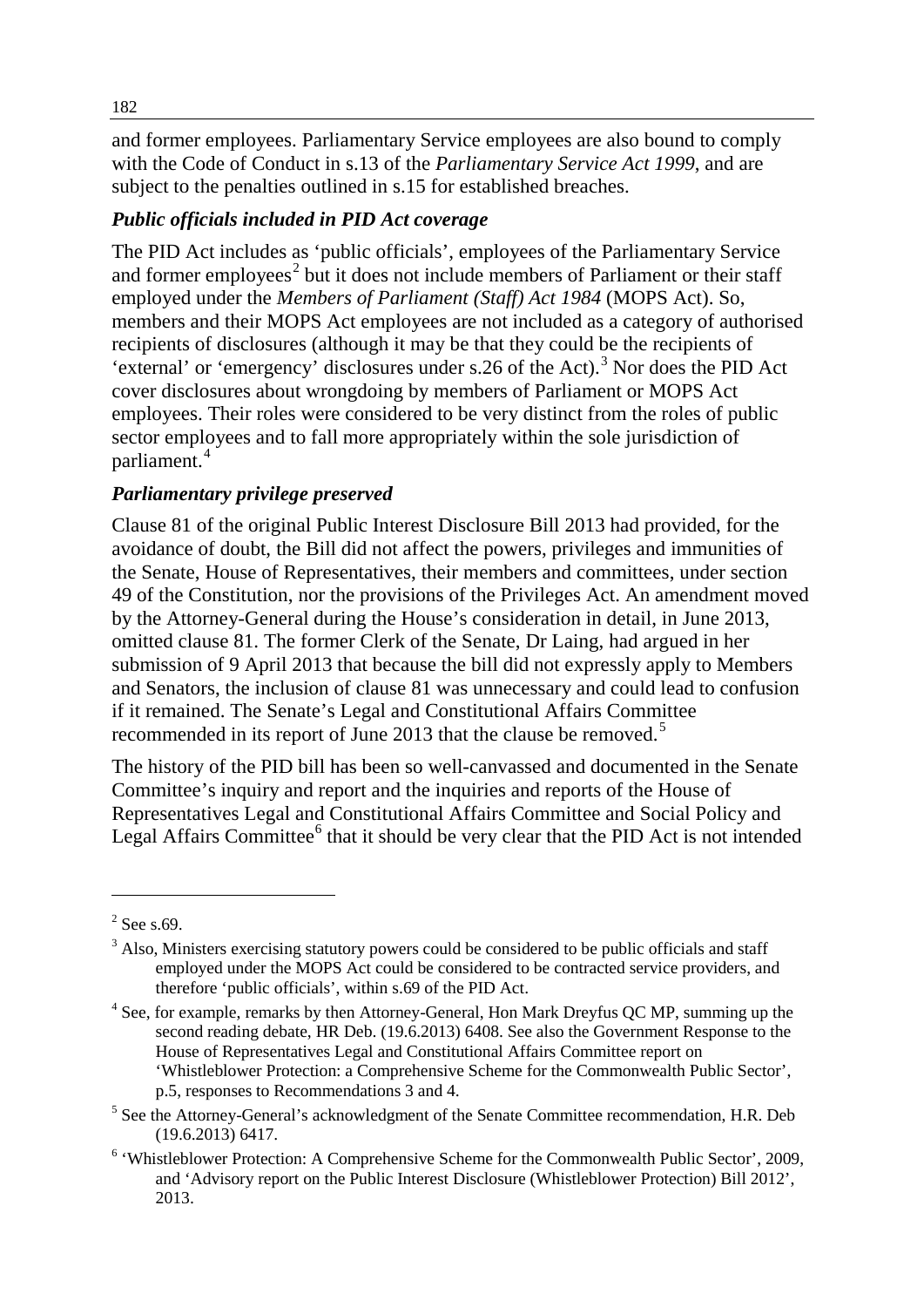to and does not affect provisions of the Parliamentary Privileges Act or the law of parliamentary privilege generally.

I will refer now to the potential application of the Parliamentary Privileges Act and the law of parliamentary privilege generally in relation to disclosures in the parliamentary context, and then to the four interactions that you referred to in your letter.

*Possible application of parliamentary privilege to disclosures of alleged wrongdoing* As the Committee would be well aware, the term parliamentary privilege refers to the special rights and immunities that apply to the Houses, their committees and members, and that are essential for the proper operation of the Parliament. The most significant privilege—and the most relevant for present purposes—is the privilege of freedom of speech. The Parliamentary Privileges Act offers some clarification of the nature and extent of the rights and immunities of the Houses inherited by the House through s.49 of the Constitution.

Section 16 provides that members, witnesses who give evidence to parliamentary committees, and others who participate in parliamentary proceedings are protected from civil or criminal action and cannot be examined in court in relation to those proceedings. Also, 'proceedings in Parliament' cannot be impeached or questioned in courts or tribunals.<sup>[7](#page-2-0)</sup> Members and others involved in 'proceedings in Parliament' enjoy absolute privilege from prosecution and legal proceedings in respect of what they say in proceedings in Parliament—provided what they say complies with House practice and rules. Members are still accountable to the House in respect of their statements and actions. $8$  These protections, if they apply to disclosures of wrongdoing that would otherwise fall within the PID Act, would appear to offer a substantial degree of comfort to those who make disclosures in the parliamentary context.

The Parliamentary Privileges Act clarifies in s. 16(2), to a degree, the meaning of 'proceedings in Parliament', defining its broad meaning as 'all words spoken and acts done in the course of, or for purposes of or incidental to, the transacting of the business of a House or of a committee'.. . But interpretation of section 16 by the Courts has been rare. What might be encompassed by the words 'for purposes of or incidental to' the transaction of the business of a House or a committee is not entirely clear and therefore what special immunity—if any—might be available to communications of wrongdoing in these circumstances is unclear. In a decision in the Queensland Court of Appeal it was accepted that certain documents obtained by or provided to a Senator (and related to a subject he had raised in the Senate) did not need to be produced in response to an order because of subsection  $16(2)$ .<sup>[9](#page-2-2)</sup>

<span id="page-2-0"></span><sup>7</sup> See relevant sections at Attachment A.

<span id="page-2-1"></span><sup>&</sup>lt;sup>8</sup> Absolute privilege provides an extremely broad protection in respect of statements that might otherwise be the subject of legal action or prosecution. Provided that certain conditions are fulfilled, qualified privilege might offer a defence to an action for defamation. See *House of Representatives Practice*, 6 ed., 2012, at

pp 735-6 and p. 731

<span id="page-2-2"></span><sup>9</sup> *O'Chee v Rowley* [1997] QCA 401; cited in *House of Representatives Practice*, 6 ed., p. 737.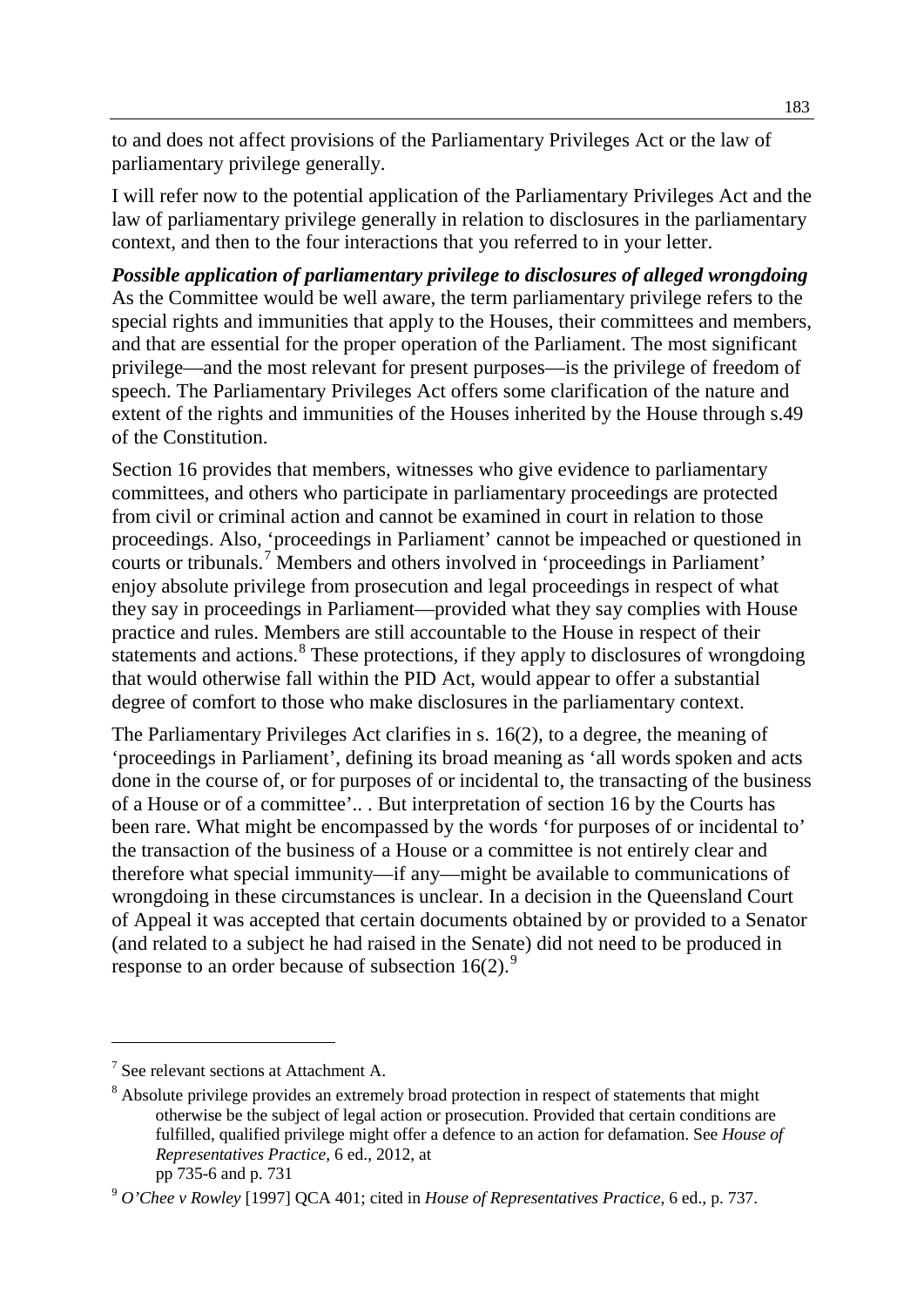Also, section 16 has been found to cover documents prepared for Senate committee briefings, with the result that they could not be produced in response to a subpoena.<sup>[10](#page-3-0)</sup> If documents or disclosures are made to a member and then are subsequently used in the transacting of business in a House or committee (such as contributing to debate or asking questions in the House or a committee), there may be some protection available. But, in the case of *Rowley* v *Armstrong* a single Judge of the Supreme Court of Queensland concluded that a person who had communicated a matter to a Senator could not be regarded as participating in 'proceedings in Parliament'.<sup>[11](#page-3-1)</sup> The Senator had apparently used the information in two questions to a Minister and in a debate in the Senate. While the Judge's comments were not central to his decision, and have been contested as not being well founded, they demonstrate that the further interpretation of section 16 could provide greater clarity.

With respect to other communications, *House of Representatives Practice* states: 'Conversations, comments or other communications between Members, or between Members and other persons, which are not part of "proceedings in Parliament" would not be expected to enjoy absolute privilege. … [C]itizens communicating with a Member on matters that have no connection with proceedings in Parliament are not protected.'[12](#page-3-2) This could be relevant, for example, to the disclosure by a member to a Minister.

#### *Protection of qualified privilege*

A defence of qualified privilege might also be available to actions for defamation against persons communicating information or allegations concerning a Commonwealth department or agency to members when there was no connection with proceedings in Parliament. Broadly that is where there is a duty to pass on the information and an absence of malice in making the disclosure.

#### *Punishment for contempt*

-

The House can treat as a contempt, an act or omission that obstructs or impedes it in the performance of its functions, or obstructs a Member in the discharge of his or her duty, or tends to product such results.<sup>[13](#page-3-3)</sup> It is possible that reprisals against a person who provided information to a Member, or a against a Member who made a disclosure, even where there was no connection with 'proceedings in Parliament',

<span id="page-3-0"></span><sup>10</sup> *Australian Communications Authority v Bedford* (2006), cited in *House of Representatives Practice*  at p.737, where *Odgers' Australian Senate Practice*, 13<sup>th</sup> edition, p. 60 was also cited.

<span id="page-3-1"></span><sup>&</sup>lt;sup>11</sup> See [2000] QSC 088, available online at [http://archive.sclqld.org.au/qjudgment/2000/QSC00-](http://archive.sclqld.org.au/qjudgment/2000/QSC00-088.pdf) [088.pdf](http://archive.sclqld.org.au/qjudgment/2000/QSC00-088.pdf) See *Odgers* at p. 59 for discussion of this and other cases.

<span id="page-3-2"></span><sup>&</sup>lt;sup>12</sup> *House of Representatives Practice*, 6 ed., 2012, p. 737. See also the report of the House of Representatives Standing Committee of Privileges in 2000 on the 'Status of records held by Members of the House of Representatives' and the Committee of Privileges report in 2002, 'Parliamentary privilege: the operation of the committee, some historical notes and Guidelines for Members'.

<span id="page-3-3"></span><sup>&</sup>lt;sup>13</sup> See *House of Representatives Practice*, 6 ed., 2012, p. 749 for discussion of the powers inherited through section 49 of the Constitution.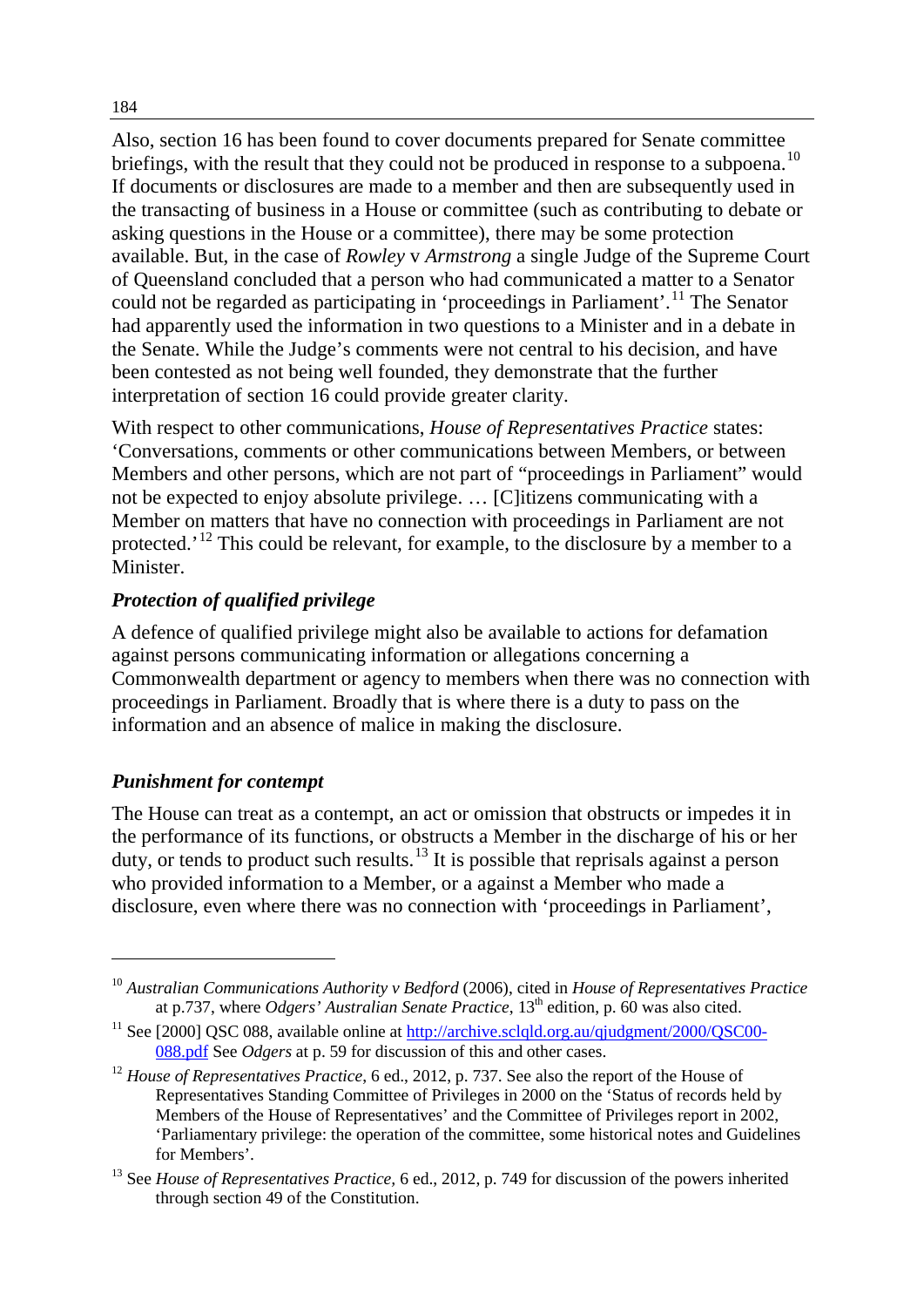could be dealt with as a matter of contempt, although this may be of limited comfort. The requirements of s.4 of the Privileges Act would also need to be met:

Conduct (including the use of words) does not constitute an offence against a House unless it amounts, or is intended or likely to amount, to an improper interference with the free exercise by a House or committee of its authority or functions, or with the free performance by a member of the member's duties as a member.

#### **Disclosures about wrongdoing—four interactions**

I am supposing that the disclosures you refer to relate to wrongdoing in the sense of 'disclosable conduct' within s.29 of the PID Act and not to personal or professional disagreements and not matters that could appropriately be dealt with in a less formal or public way.

#### **1. Disclosures about wrongdoing by Members of Parliament or their staff**

It is clear from debate during the passage of the PID Act that parliament itself is seen as the most appropriate venue for allegations about any such wrongdoing. If a disclosure of wrongdoing were made about a Member, I would expect it would most likely be made by another Member who ensured that it fell within 'proceedings in Parliament', as discussed above, and that he or she complied with House rules and practices when making the disclosure. I would also expect that disclosures about wrongdoing by staff of Members would be made at least in the first instance to the employing Member. Ministerial staff are subject to a Code of Conduct for Ministerial Staff.

#### **2. Disclosures by Members of Parliament or their staff**

If a disclosure of wrongdoing were to be made publicly by a Member, I would expect the Member who wanted to enjoy the protection of parliamentary privilege, to ensure that it fell within 'proceedings in Parliament', as discussed above, and that he or she complied with House rules and practices when making the disclosure. I would also expect a staff member of a Member to pass on to the Member disclosures that had been made and in doing so to seek as far as possible to bring the disclosure within 'proceedings in Parliament'. It is possible although unlikely that a Member or staff member could fall within the category of 'public official' by being former staff of agencies covered by the PID Act and bring a disclosure within the terms of a public interest disclosure under s.26 of the Act. If so I expect they would make an internal disclosure to an appropriate person in their former agency, and if necessary an external disclosure or emergency disclosure to any person other than a foreign public official. If seeking to rely on the protections of the PID Act, the Member or staff member would need to comply with the PID Act.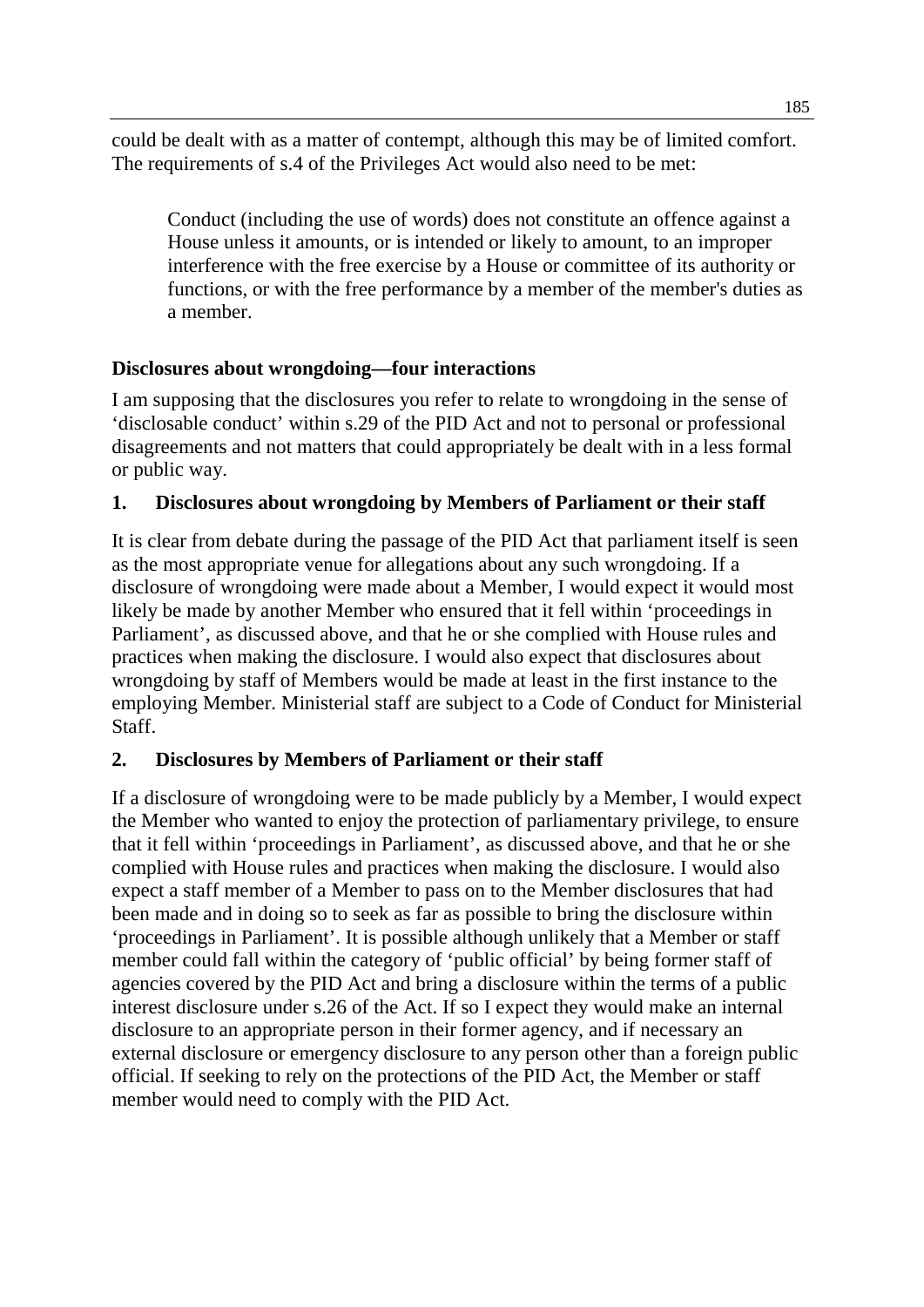## **3. Disclosures to Members of Parliament or their staff**

In making disclosures to a Member or their staff, a person may or may not fall within the protection of the umbrella of 'proceedings in Parliament' depending on the circumstances surrounding the communication. As already noted, what is encompassed by 'proceedings in Parliament' and, in particular, what is 'for purposes of or incidental to' the transacting of the business of a House or committee is not entirely clear. If the allegations were serious, it may be that a Member would endeavour to ensure the disclosures fell with the umbrella of 'proceedings in Parliament.

#### **4. Disclosures to parliamentary committees**

During their inquiries, House committees and joint committees sometimes receive submissions and oral evidence from people who include allegations about perceived wrongdoing of Commonwealth government departments and agencies and staff. The protection of absolute privilege applies to such submissions and to such evidence in accordance with the provisions of the Parliamentary Privileges Act. House standing orders 236 (power to call for witnesses and documents), 242 (publication of evidence), and 256 (witnesses entitled to protection) may also be relevant to disclosures of wrongdoing to committees.

Section 12 of the Parliamentary Privileges Act provides that a person shall not, by fraud, intimidation, force or threat, … or by other improper means, influence another person in respect of any evidence given or to be given, or induce another person to refrain from giving any such evidence. So, in addition to the immunity available in respect of evidence that falls within 'proceedings in Parliament', this statutory offence provision complements the protections available to witnesses who might make disclosures to parliamentary committees.<sup>[14](#page-5-0)</sup>

## **Future: the implications of including Members as authorised recipients of disclosures and the subject of public interest disclosures**

The Committee would be aware of some criticisms surrounding the omission of Members in particular, but also their staff, from coverage of the PID Act as recipients of disclosures and the subject of disclosures.

The inclusion of Members and Senators as authorised recipients of disclosures would increase the number of people to whom disclosures could be made and acknowledge their role as representatives. I am not sure that Members necessarily would consider they have the requisite resources to undertake such a significant role in addition to their existing responsibilities. The PID Act is complex and its requirements are rigorous. Members do not have the stable, institutional resources enjoyed by other agencies included in the Act. They also operate in an environment that is founded on freedom of speech and political difference and it may be difficult to maintain and be

<span id="page-5-0"></span><sup>14</sup> Section 16 and see *House of Representatives Practice*, 6 ed., 2012, pp 693-97.